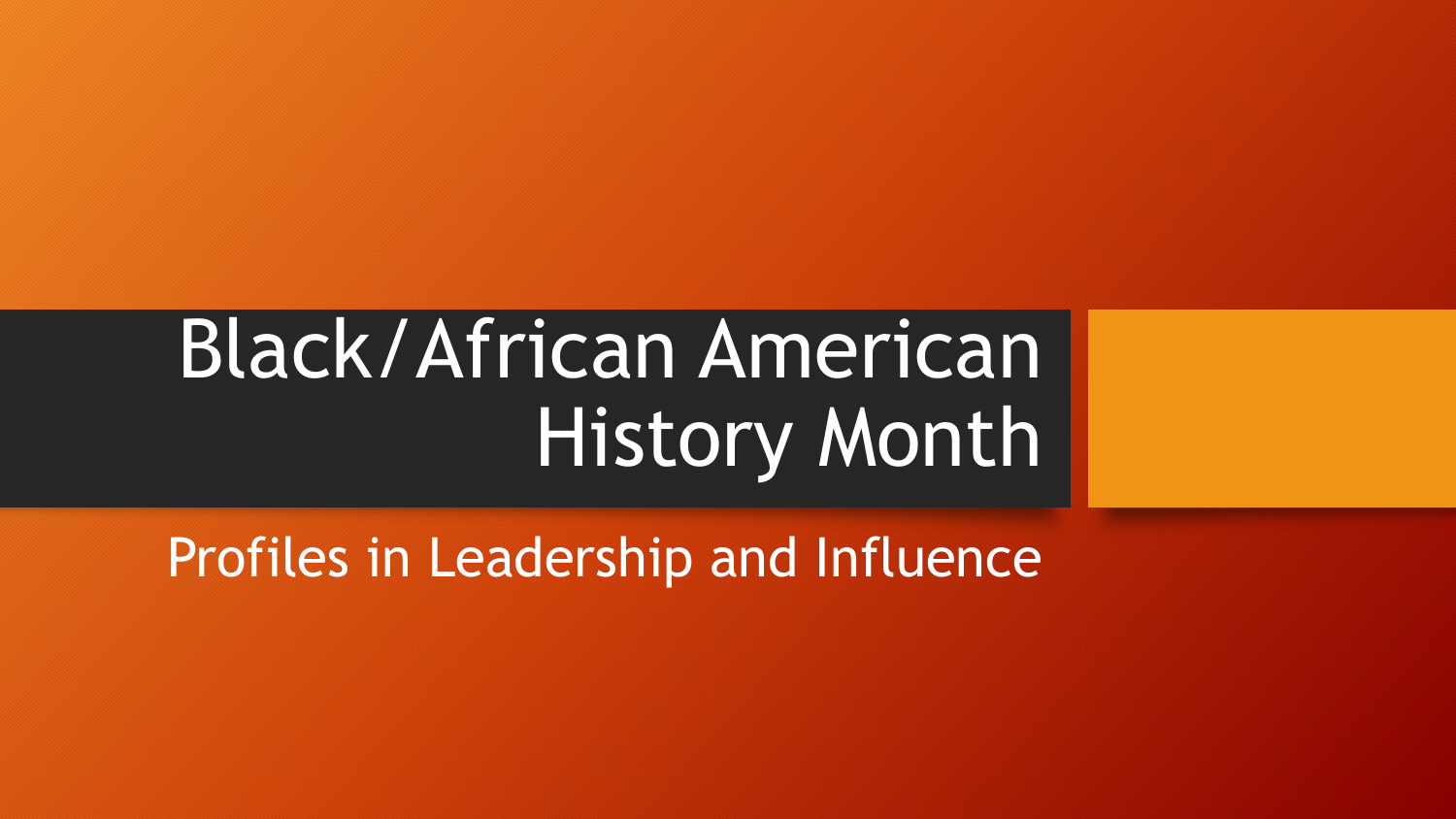### Moziah Bridges



This entrepreneur started his business Mo's Bows at nine years old. He makes custom bow ties. He also does public speaking about his work and his work ethic. Moziah has written a book about his start-up business. He has relationships with the NBA and Daymond John from Shark Tank. He has been featured on the talk show "The Real" and gives advise to other "kidpreneurs". He is currently 16 and has a goal of being a clothing designer (Google, 2020).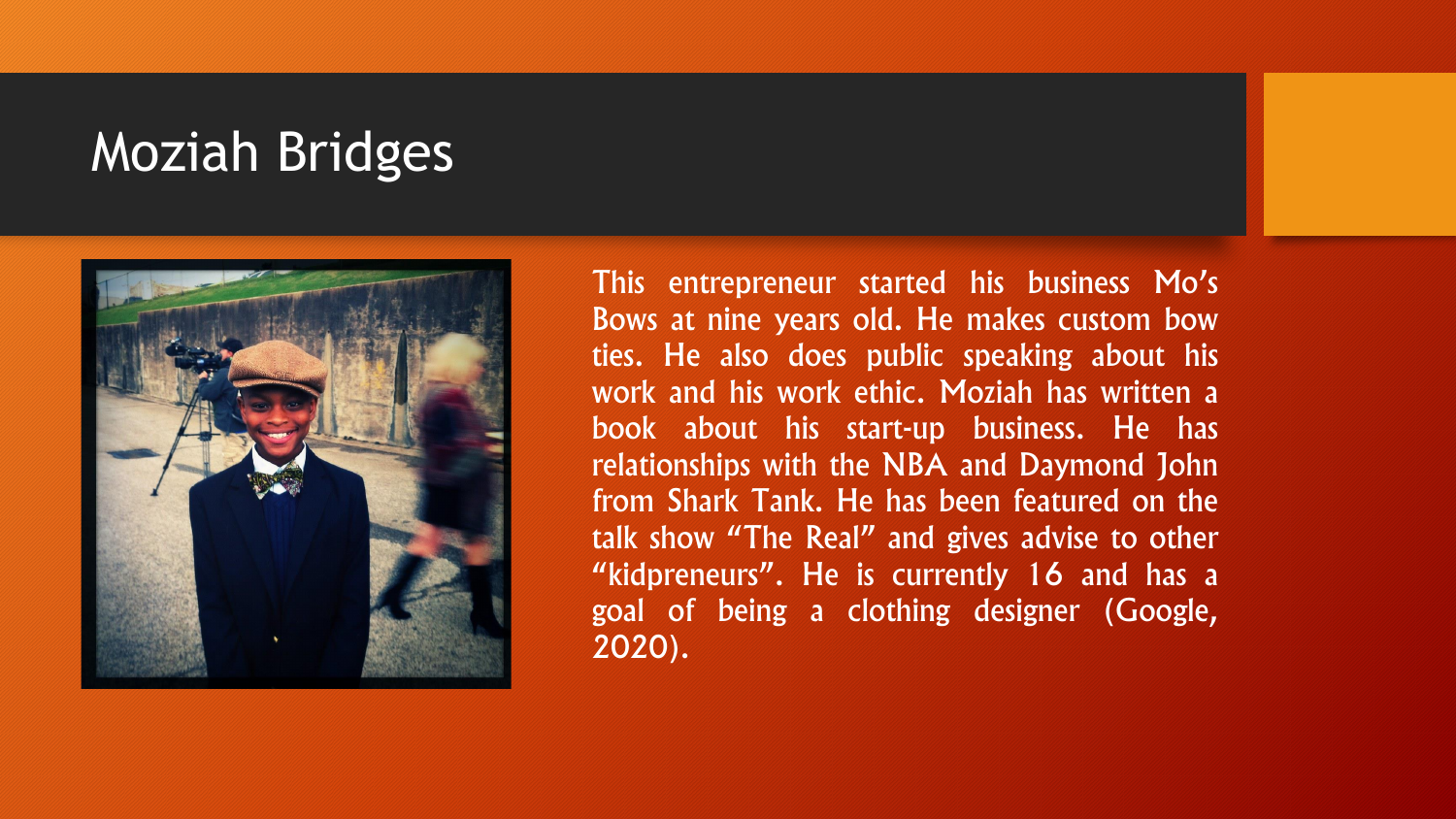## CIVIL RIGHTS

- Brittany Packnett Cunningham is an activist.
- She is an MSNBC contributor and appears on several shows such as "The ReidOut" with Joy Reid, and "Cross Connection" with Tiffany Cross.
- She is a specialist regarding analysis of social justice and equity.
- Brittany was the Executive Director for Teach for America in 2014. She also is involved in protests and is an activist for voting rights and equal pay. She is the cofounder of Campaign Zero, which was designed to end police brutality. She was appointed to President Obama's 21st Century Policing Task Force. Brittany has been cited in Ebony, Time, and The Root magazines.

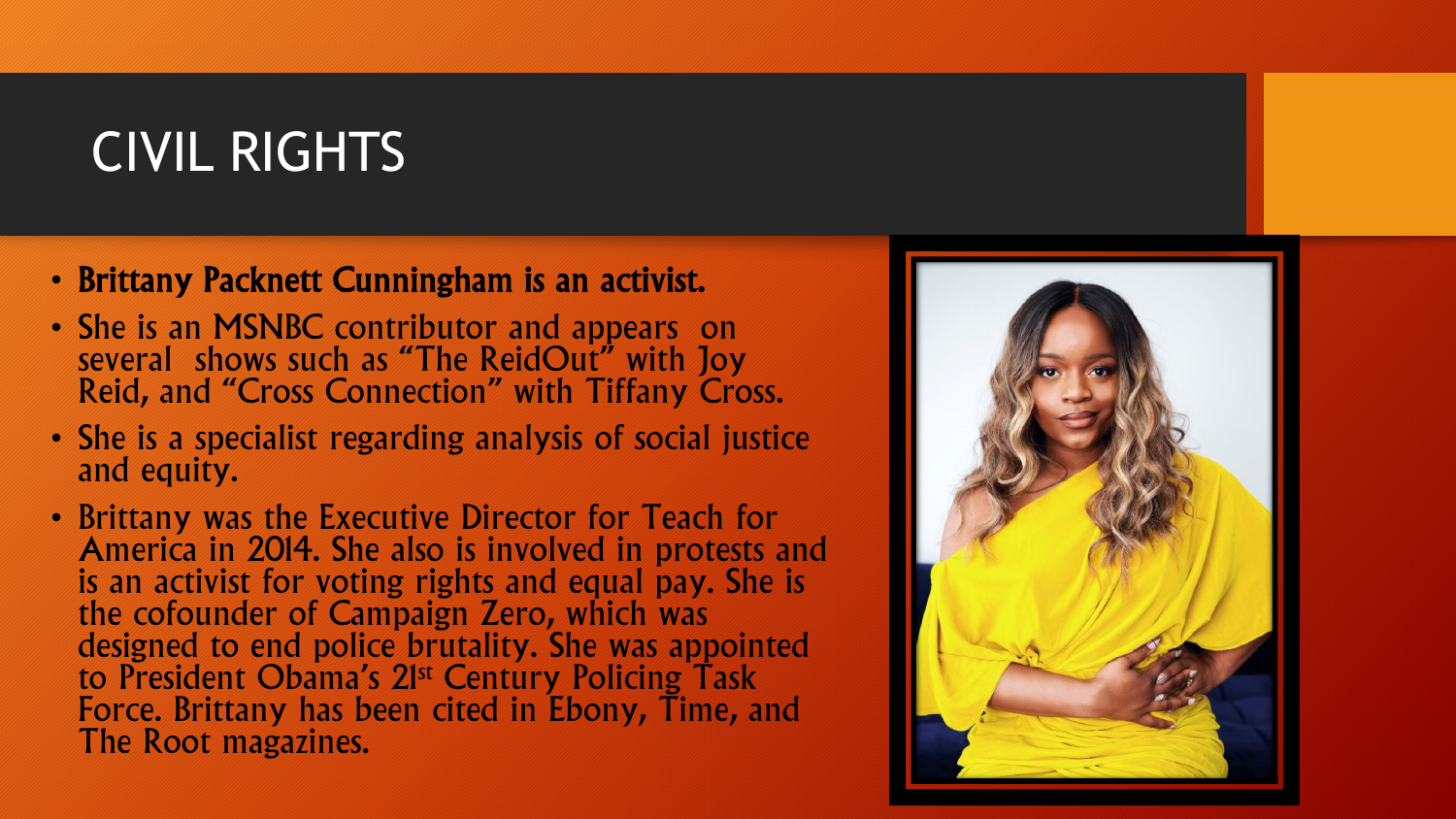## CIVIL RIGHTS



**Benjamin Crump is an attorney.** He has represented many high profile cases in recent years; Trayvon Martin, Michael Brown, Tamir Rice, Citizens of Flint, MI, Ahmaud Arbery, George Floyd.

His role is to represent people who are often marginalized in society. He works to seek justice for families.

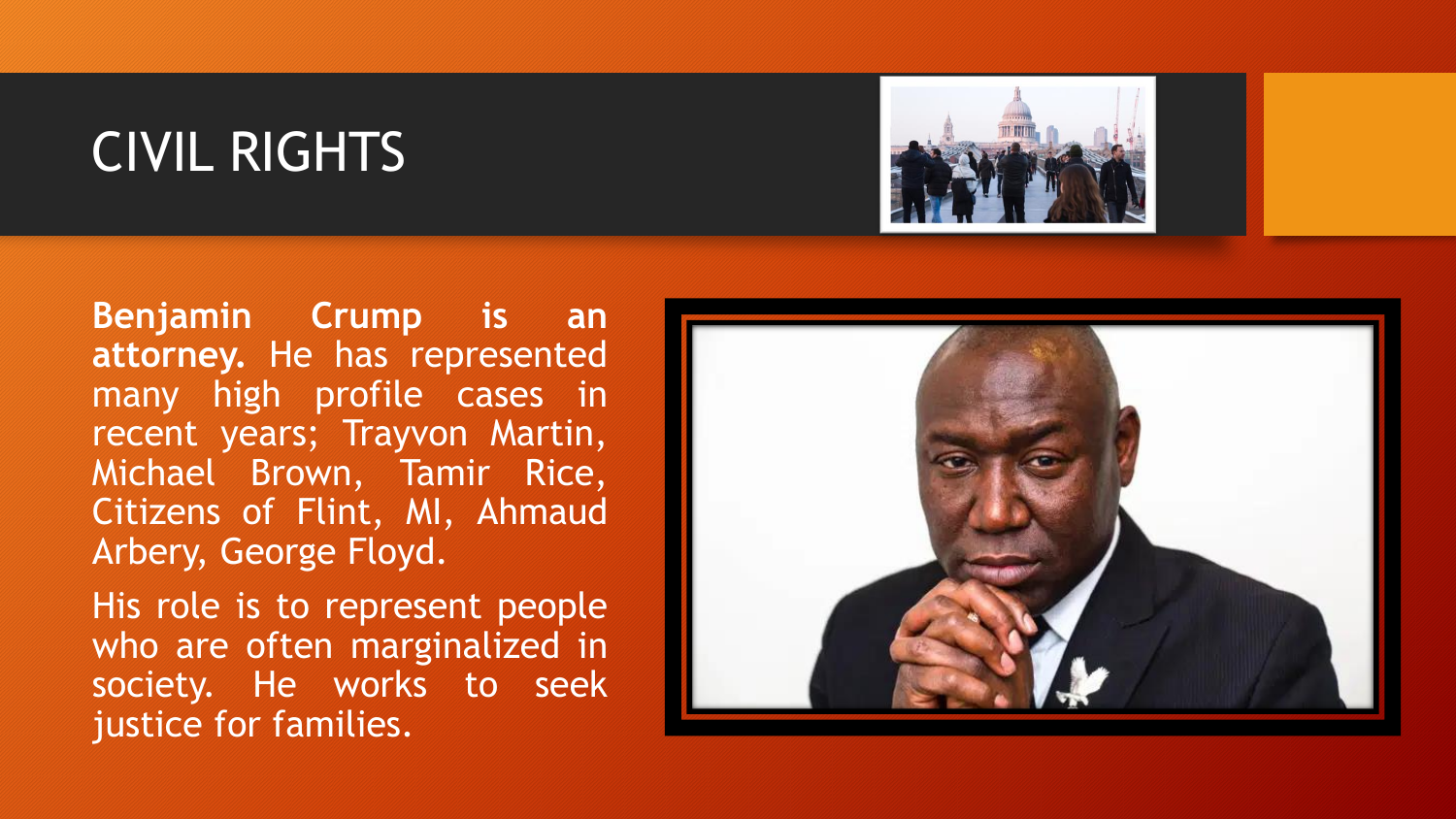#### **Errol D. Toulon, Jr., Ed.D., MBA**



Errol D. Toulon, Jr., Ed.D., MBA is the 67th and current Sheriff of Suffolk County, New York on Long Island.

Dr. Toulon is the first African American sheriff and first African American elected official to hold a nonjudicial countywide office in the history of Suffolk County.